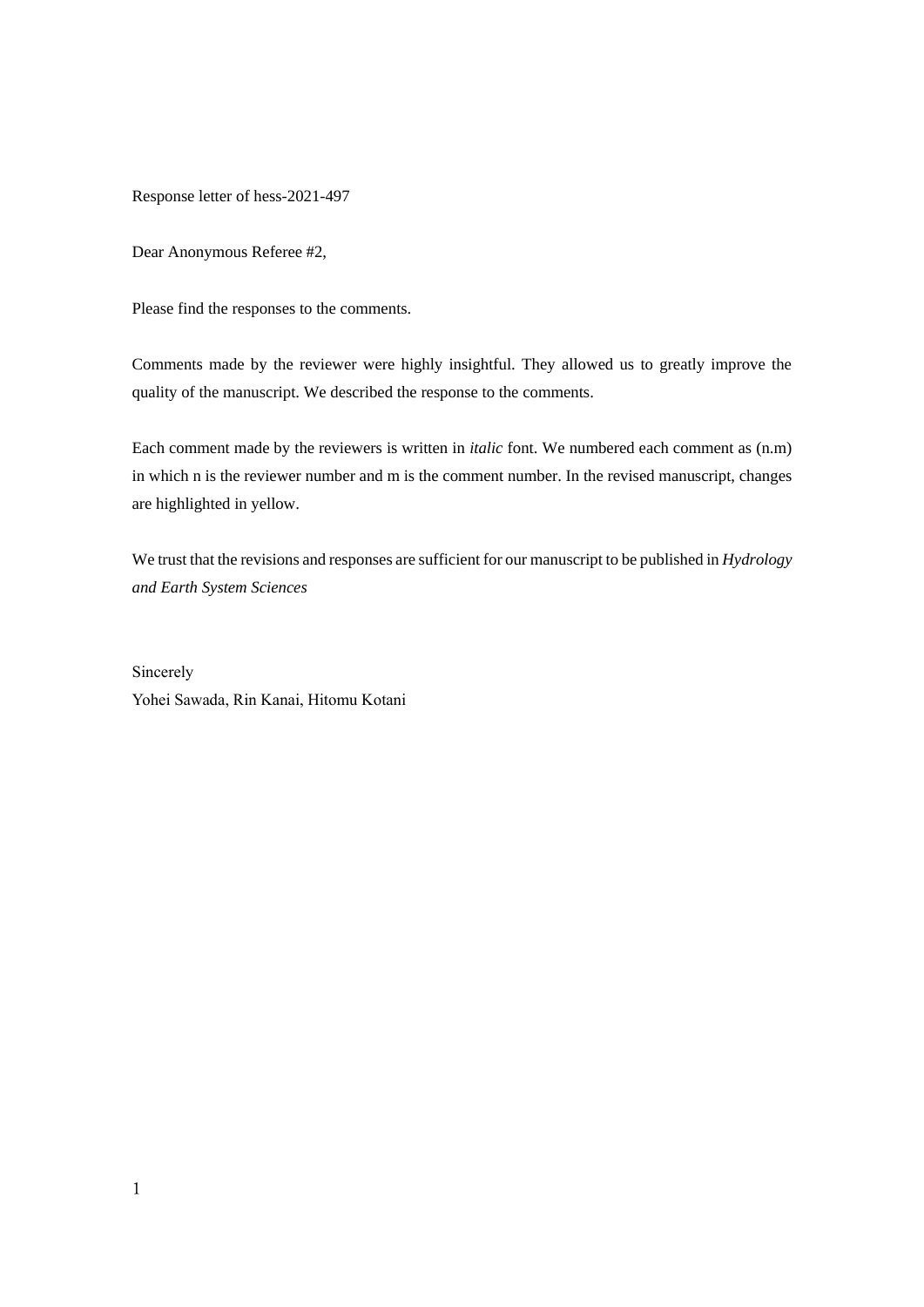#### **Responses to the comments of Referee #2**

*This paper presents an advanced modelling approach to studying the relationship between society and natural extremes. The authors developed an older model by Girons Lopez et al. (2017) by adding the "cry wolf effect" phenomenon. I find this a stimulating extension.*

*As mathematical modelling is not my field of expertise, I cannot assess the modelling section (which is the core of the paper). Therefore, my review is more focused on the context and overall results.*

*The paper is well-written and readable. However, some aspects should be explained better (see below). I also pose several questions for the discussion.*

#### *Questions and comments:*

*(2.1) Title: Please consider changing the title to more reflect the paper's topic. E.g. "Possibilities of mathematical modelling in socio-meteorology: flood prediction etc." or "Mathematical modelling of the cry wolf effect".*

 $\rightarrow$  We propose a new title "Impact of cry wolf effects on social preparedness and efficiency of flood early warning systems". We believe this version of the title directly show what we investigated in this paper.

*(2.2) Line 68: You mention that some studies claim that the cry wolf effect does not exist. How do your results affect this debate? Why do you think some authors have found the cry wolf effect problematic? Please discuss these questions.*

 $\rightarrow$  First, field data which are useful to analyze the cry wolf effects are still lacking. It is necessary to collect the wide range of data which have an enough variance of false alarm ratios. Second, although many researchers tried to verify that citizens tend to take preparedness actions such as evacuation when they believe that a false alarm ratio of their warning system is low, the public perception of false alarm ratios is complicated and often contradicts to the actual false alarm ratio. This ambiguity of the public definition of false alarms makes the analysis complicated. These points were indeed unclear in the original version of the paper. We have clarified this point in the revised version of the paper.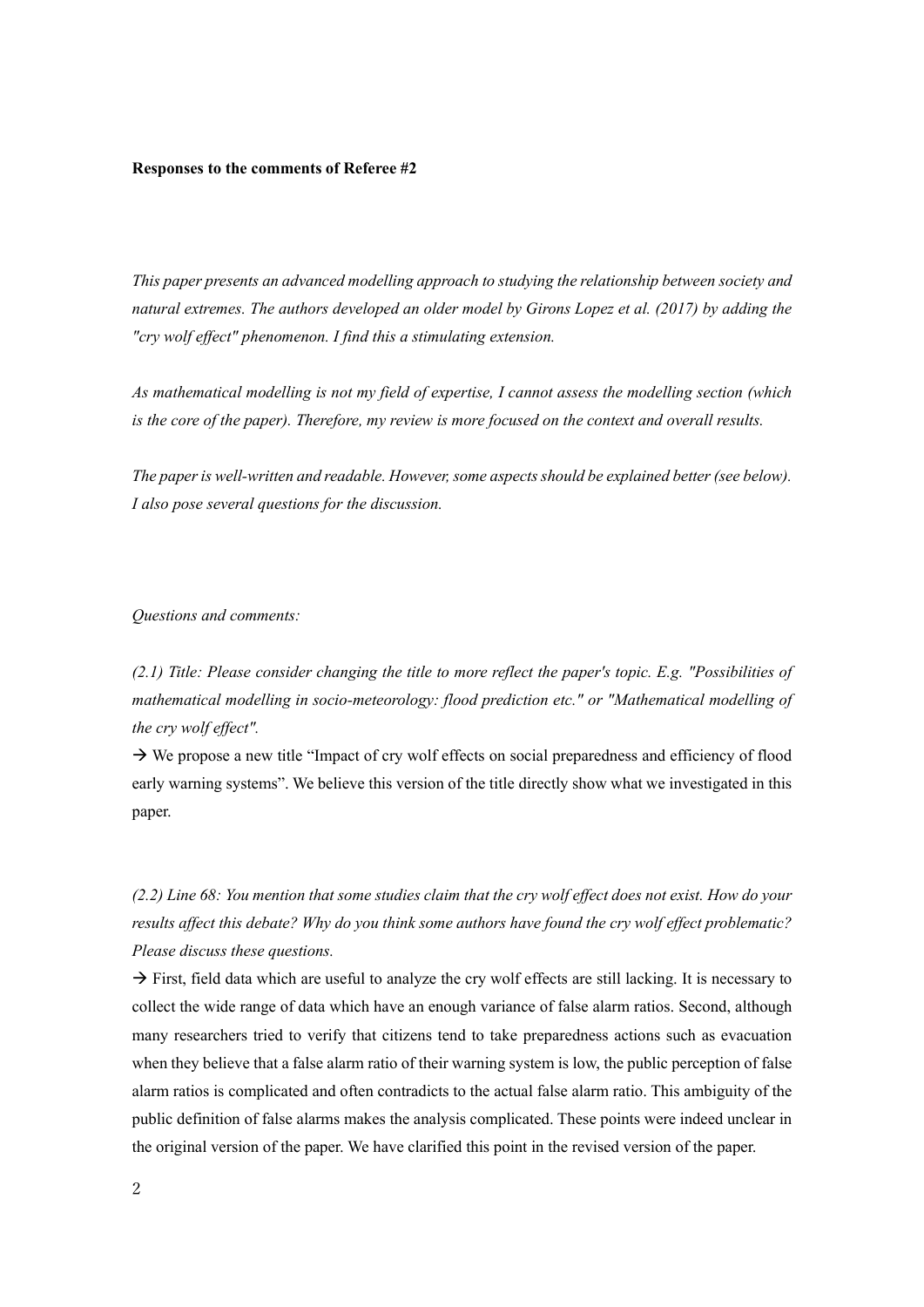"Although the existence of the cry wolf effect is still debatable due mainly to the lack of field data and the ambiguity of the quantification of public perception of false alarms, the current evidence suggests the importance to understand the effect of false alarms on behavioral responses to warning to design efficient flood early warning systems."

*(2.3) Lines 78-80: I agree with this sentence. However, it would be nice to give a practical recommendation – what does your research imply? How should we consider the social aspects?*

 $\rightarrow$  Although our practical implications are clear, we hesitated to explicitly mention them based on our preliminary modelling work in the original version of the paper. We have clarified them in the discussion and conclusion section of the revised version of the paper.

"Although our model is simple and stylized, we can provide practically useful implication to improve the design of FEWS. First, considering the dynamics of social collective trust in FEWS is more important in the technological society with infrequent flood events than in the green society with frequent flood events. It implies that weather agencies need more efforts to be trusted by general citizens to induce their preparedness actions when a community is protected by flood protection infrastructures such as levees and dams more heavily. Second, as the natural scientific skill to predict flood is improved, the efficiency of FEWS gets more sensitive to the behavior of social collective trust, so that forecasters need to determine their forecasting threshold by considering the social aspects. Considering the recent advances of the skill to predict extreme hydrometeorological events, this finding implies that it is becoming more important for forecasters to take social dynamics responding to weather forecasts into consideration."

*(2.4) Line 139: You mention that the "trust in flood warnings" is based on the accuracy of warnings. Are there any other possibilities how to increase public trust? E.g. by social activities, education etc.? I understand that the mathematical model must be simple, but please discuss this.*

 $\rightarrow$  We fully agree with this reviewer's comment. Trust in FEWS may be significantly impacted by social activities and education, which we neglected in our stylized model. This point was indeed unclear in the original version of the paper. We have clarified this point in the revised version of the paper:

"Note that although there are many other factors which affect social collective trust in FEWS such as social activities and education, we did not consider them in our stylized model."

*(2.5) Lines 163-164: Please define the terms "social collective memory" and "social collective trust".*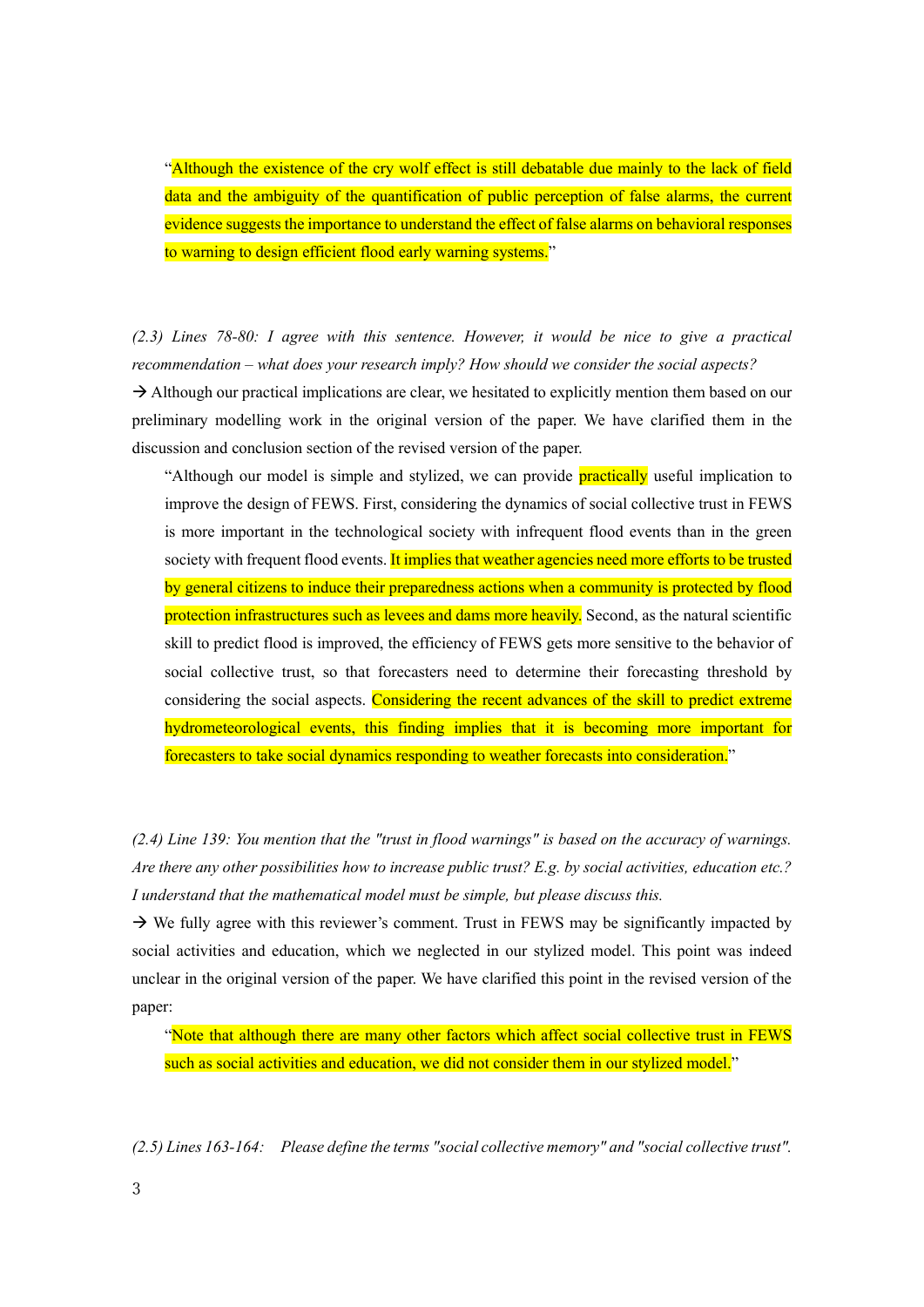$\rightarrow$  The definition of them in this work was indeed unclear in the original version of the paper. Social collective memory is the shared knowledge and information about past flood disasters occurred in a community. We have clarified it in the revised version of the paper.

"Social collective memory is shared knowledge and information about past flood disasters occurred in a community."

The definition of social collective trust is analogous to social collective memory. It is shared knowledge and perception of the reliability of the information issued from authorities. We have clarified it in the revised version of the paper.

"Social collective trust is defined as shared knowledge and perception of the reliability of the information issued from authorities. "

### *(2.6) Line 239: Why did you set gamma = 0.5? Why exactly 0.5? What does it mean?*

 $\rightarrow$  We believe that the meaning of  $\gamma = 0.5$  was clearly explained in this sentence.

"In this paper, this original model is hereafter called the GL model. On the other hand, when we set  $\gamma = 0.5$  in equation (7), our model considers both social collective memory and social collective trust in FEWS with same weights to calculate social preparedness."

Although this choice of  $\gamma$  is somewhat arbitrary because there is no knowledge about the importance of social collective trust to induce preparedness actions compared to social collective memory. Assuming the same weights give us the most straightforward interpretation of the contributions of both factors to social preparedness and the total loss by floods since we do not have to consider the asymmetric contributions of two factors in equation (7). This point was indeed unclear in the original version of the paper, and we have clarified this point in the revised version of the paper.

"There is no existing knowledge about the relative importance of social collective memory and social collective trust. Assuming the same weights give us the most straightforward interpretation of the contributions of social collective trust and memory to social preparedness and the total loss by floods since we do not need to consider asymmetric contributions of the two factors in equation (7). Therefore,  $\gamma = 0.5$  is appropriate to analyze the essential behavior of our proposed model. This new model with  $y = 0.5$  is hereafter called the SKK model."

*(2.7) Line 257: Please explain the terms "green society" and "technological society".*

 $\rightarrow$  We believe that the definitions are explained right after this sentence. In the revised version of the paper, we have added more details.

"In green society, risk is dealt with mainly by non-structural measures. In this society, the flood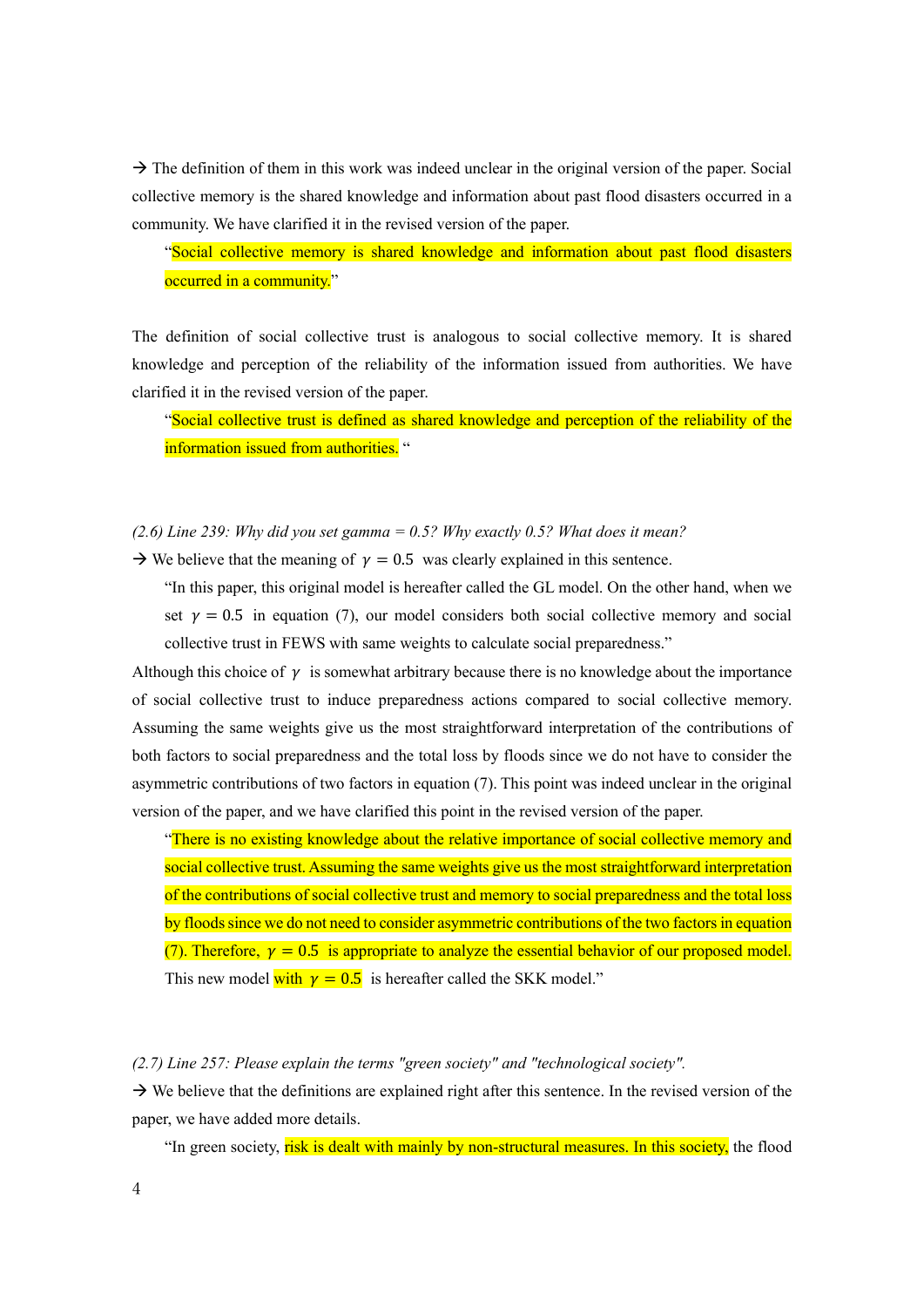protection level is so low that many flood events occur, which increases social collective memory of flood events. In technological society, the flood protection level is so high that risk can be dealt with by structural measures as well as non-structural measures. Since flood events occur less frequently in the technological society, the high level of social collective memory cannot be maintained."

*(2.8) Tables 2, 3, 4, 5, 6: Please explain how you got the values of the parameters. Are these values based on empirical knowledge or literature review? Or are they just selected arbitrarily? What do these values mean?*

 $\rightarrow$  Referee #1 also pointed out this point. How to specify the fixed parameters shown in Table 2 and how to change the other parameters in Tables 3-6 can be found in the revised version of the paper. We attached the comments of Referee #1 and our responses below, which we believe address this comment (2.8).

---------------------------------

*(1.10) Table 2 and lines 207- 208: why are those parameters fixed and why do they have those values? Are they based on anything?*

 $\rightarrow$  The fixed parameters are not important in our analyses. We simply choose the values which are consistent to the previous work. This point was indeed unclear in the original version of the paper, and we have clarified it in the revised version of the paper.

"These parameters are not focused on our analysis, and we chose their values from the previous works."

The values of  $\kappa_c$ ,  $\theta_c$ ,  $\alpha_0$ , and  $\chi$  are same as Girons Lopez et al. (2017). We have clarified this point in the revised version of the paper.

"The values of  $\kappa_c$ ,  $\theta_c$ ,  $\alpha_0$ , and  $\chi$  are same as Girons Lopez et al. (2017)."

 $\mu_m = 0$  means the forecast is unbiased, which was mentioned in the original version of the paper. "While Girons Lopez et al. (2017) changes  $\mu_m$  in their simulation, we set  $\mu_m = 0$  assuming the forecast is unbiased."

We have mentioned once again here in the revised version of the paper.

"We set  $\mu_m = 0$  assuming the forecast is unbiased (see also equation 2 and its description)."

Although the value of  $\beta$  was chosen somewhat arbitrary, it was in range specified by the original model (Girons Lopez et al. 2017). Also, the results of Girons Lopez et al. (2017) indicated that this parameter is not very sensitive to relative loss. This point was indeed unclear in the original version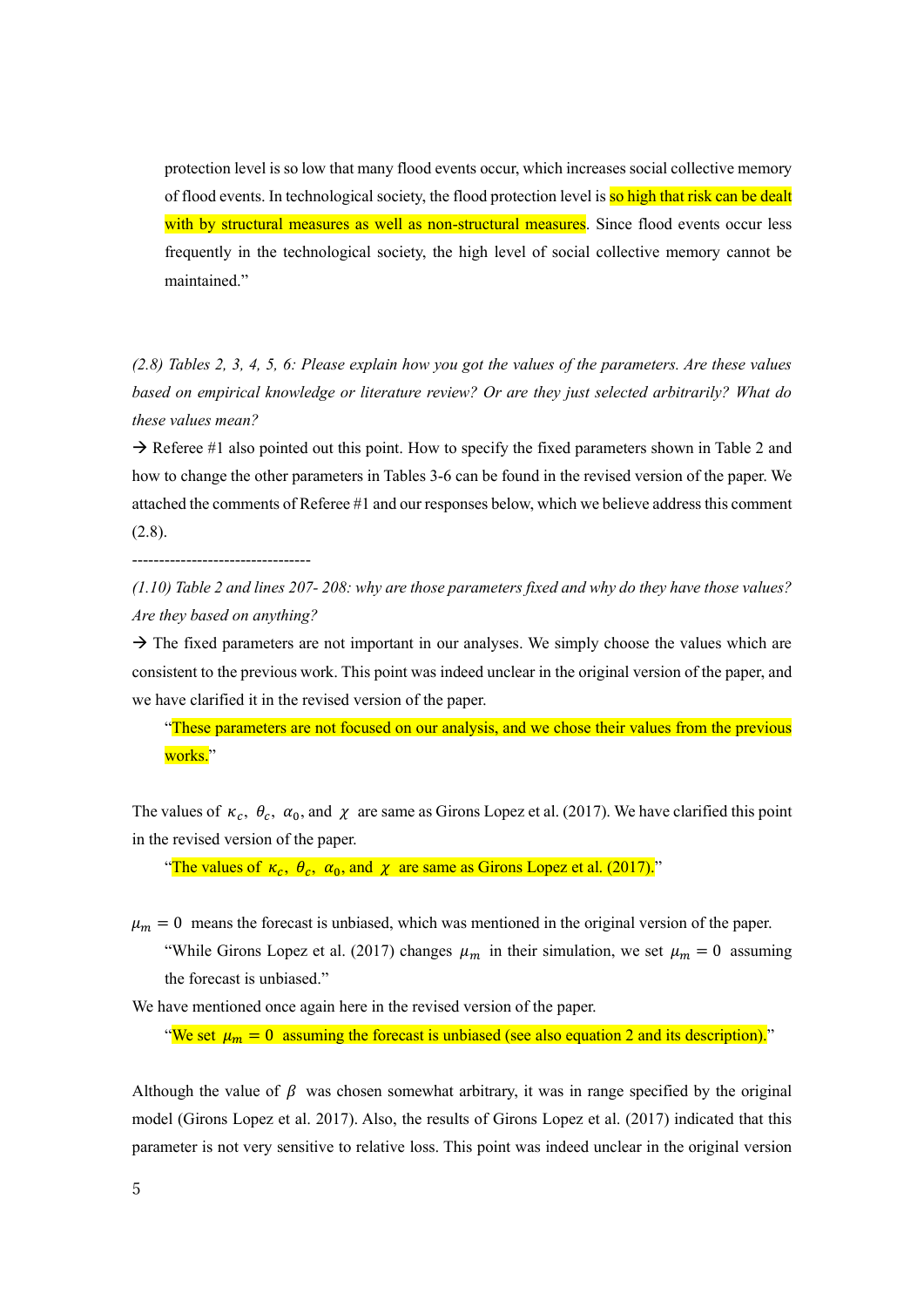of the paper. We have clarified this point in the revised version of the paper.

"Our specified  $\beta$  is within the range proposed by Girons Lopez et al. (2017). In addition, the results of Girons Lopez et al. (2017) indicated that this parameter is not sensitive to relative loss."

We set  $\lambda$  assuming social collective memory has 25-year half-life, which is within the range of previous works which quantified this half-life by empirical data. This point was indeed unclear in the original version of the paper, and we have clarified it in the revised version of the paper.

"We set  $\lambda$  assuming that social collective memory has 25-year half-life which is within the range of previously quantified values (e.g., Fanta et al. 2019; Barendrecht et al. 2019)."

### *(1.11) For the parameters that are varied, why those values?*

 $\rightarrow$  In this study, we did not intend to mimic the real-world phenomena. Our purpose of the numerical experiments is to understand the behavior of our newly proposed stylized model. The effect of changes in parameters on the optimal warning threshold is more important than their values themselves. However, we realized that the strategy of changing parameters to understand the model's behavior has not been clear enough in the original version of the paper. We have addressed this issue in the revised version of the paper. In the experiment 2, the prediction skill was controlled by  $\sigma_m$ ,  $\mu_v$ , and  $\sigma_v$ . We prepared two sets of the parameters for relatively accurate and inaccurate prediction systems. We have explained this point in the revised paper.

"The prediction skill is controlled by  $\sigma_m$ ,  $\mu_v$ , and  $\sigma_v$ . The greater values of these parameter provide inaccurate prediction. We prepared two sets of the parameter for relatively accurate and inaccurate prediction system (See Table 4)"

Please see our responses to the comment (1.1) for the discussion of the cost parameter  $\eta$  in the experiment 2. We used  $\eta = 0.1$  which the original GL model also used as well as  $\eta = 0$  which we believe is more consistent to the published literature. We have clarified this point in the revised paper. "Following the settings of Girons Lopez et al. (2017), we set  $\eta = 0.1$ . In addition, we also performed the numerical simulation with  $\eta = 0$  (i.e. negligible costs of mitigation and protection actions) which is more consistent to the published literature than the original settings (see section  $2$ )."

In the experiment 3, we mimic the hypothetical "green" and "technological" societies by changing  $\delta$ . From the original value in Girons Lopez et al. (2017), we decreased and increased  $\delta$  to mimic the green and technological societies, respectively. This point has been clarified in the revised paper.

"From the original value of the damage threshold proposed by Girons Lopez et al. (2017) (i.e.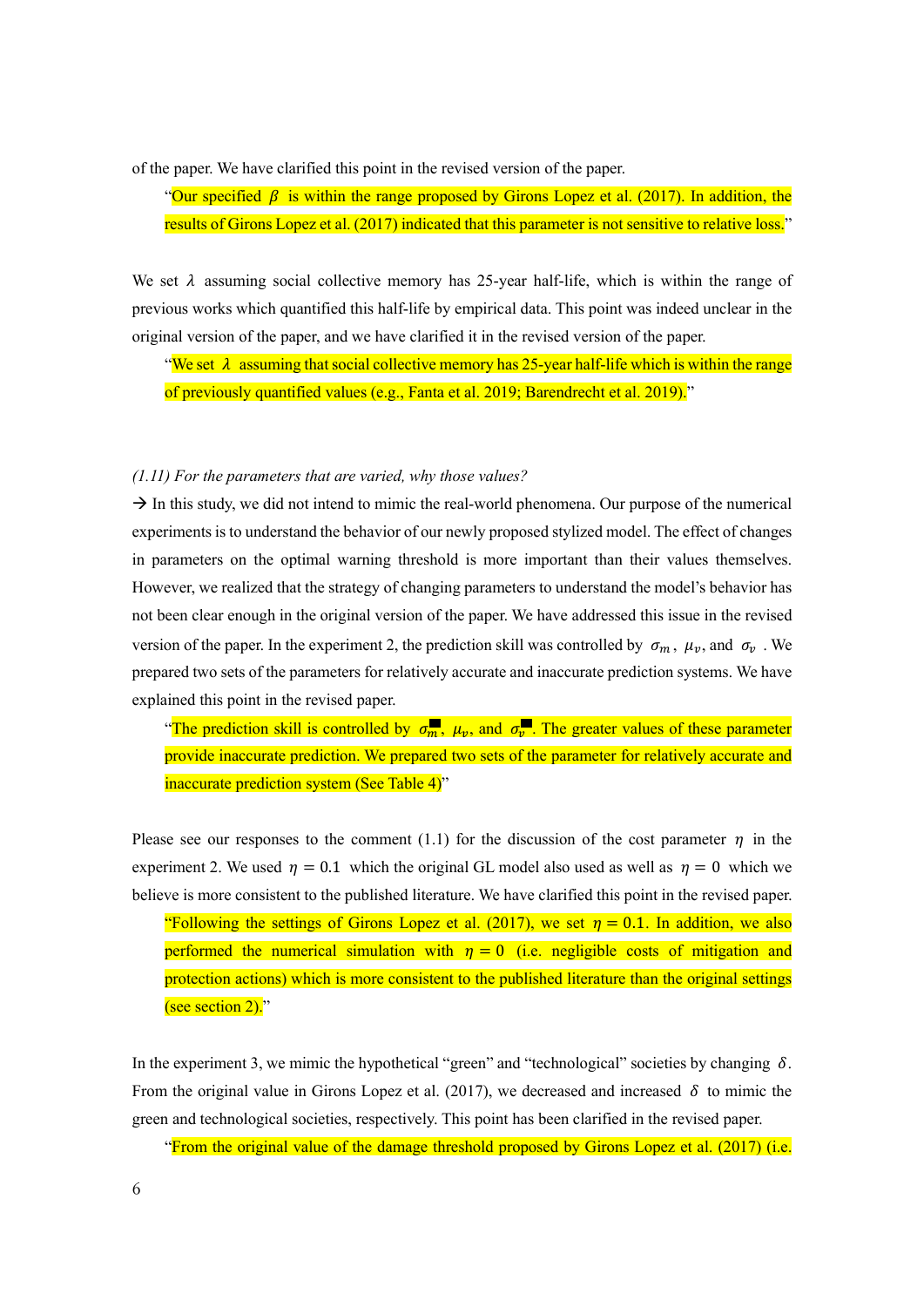$\delta = 0.35$ , we decreased and increased  $\delta$  to simulate the green and technological societies, respectively (see Table 5)."

In the experiment 4, we focused on the responses of our proposed model to the parameters in the dynamics of social collective trust ( $\tau_{rp}$ ,  $\tau_{FN}$ , and,  $\tau_{FP}$  in equation (9)). We added a sentence to clarify this point in the revised version of the paper.

"We analyze how the optimal warning threshold is changed by changing  $\tau_{FN}$ , and,  $\tau_{FP}$  (see Table 6)."

------------------------

*(2.9) Figure 1: Why do you show precisely the time range you show? Is it a random selection? What does mean the height of the colour bars? Is it the flood intensity or damage level? Would you please add a description of the y-axis?*

 $\rightarrow$  It is nearly a random selection, but we chose the time range which clearly shows the difference between the SKK and GL models. The purpose of the experiment 1 and Figure 1 is to demonstrate how differently the SKK and GL models work. This purpose of the experiment 1 was mentioned in the original version of the paper.

"In the experiment 1, the timeseries of state variables of the two models are compared to demonstrate how differently the SKK and GL models work."

In the revised version of the paper, we have emphasized this purpose when we explained Figure 1.

"The purpose of Figure 1 is to demonstrate how differently the SKK and GL models work by showing the timeseries."

The height of the color bars shows total loss by the outcomes (see Table 2), which was mentioned in the original version of the paper. We refer to Table 2 to make it easier to understand this point in the revised version of the paper.

"Blue, red, and green bars show total loss by the outcomes of false positive, false negative, and true positive, respectively  $\frac{\text{(see Table 2)}}{\text{.}}$ 

We have added a description of the y-axis in the revised version of the paper.

*(2.10) Discussion and conclusion: According to your findings, it is possible to give a practical recommendation to FEWS strategy? I.e. do you suggest issuing fewer warnings (to reduce the cry wolf*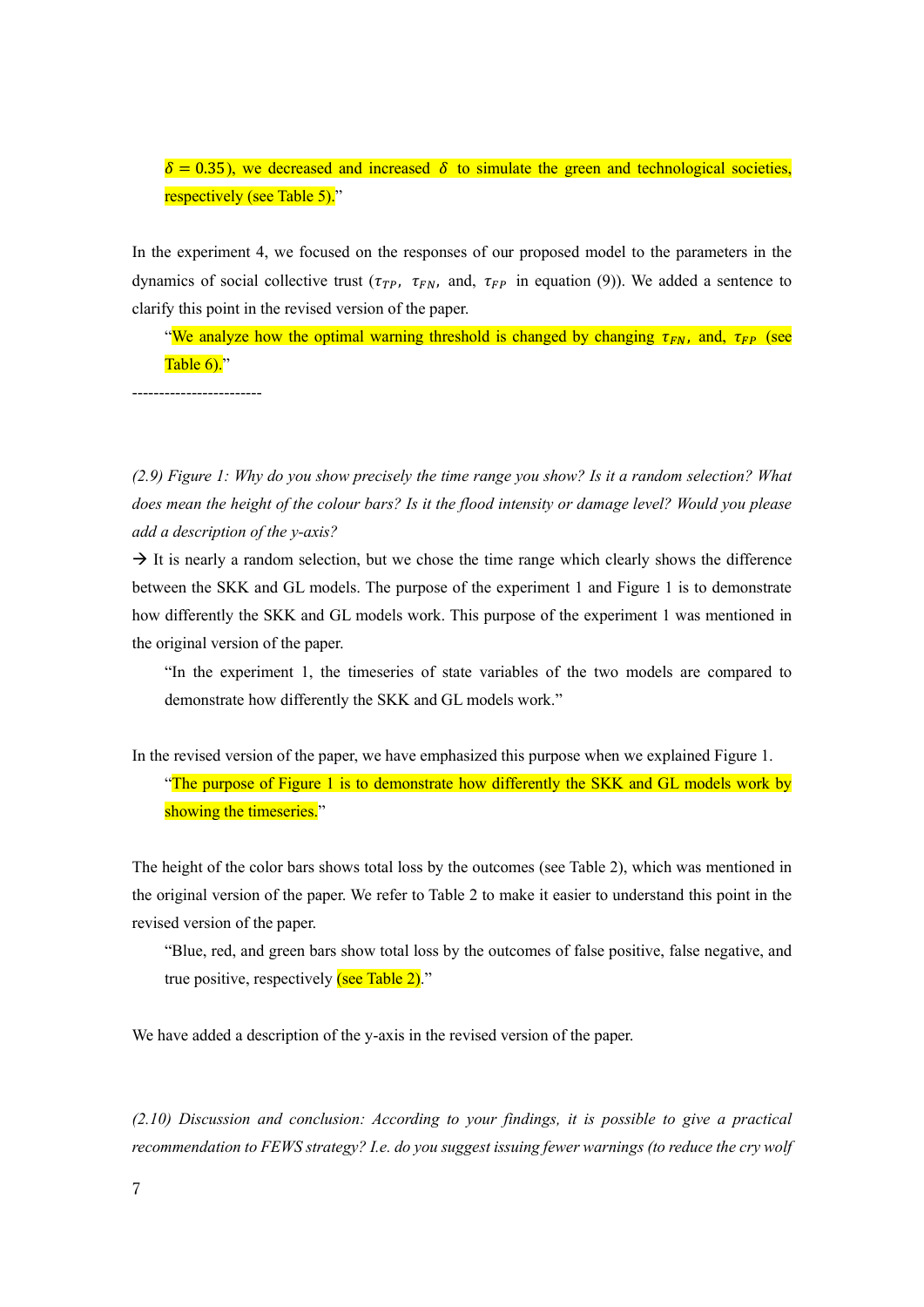*effect but risk the damages of flooding) or more warnings (to be safer but risk the cry wolf effect)? Please discuss.*

 $\rightarrow$  In the revised version of the paper, we have explicitly mentioned that our findings are practically useful, and the practical implications have been explained. See our response to the comment (2.3).

We believe that our stylized model has a potential to assess the appropriate warning threshold if it can be accurately localized. This point was indeed unclear in the original version of the paper, and we have clarified this point in the revised version of the paper by briefly describing:

"Similar to Roulston and Smith (2003), our stylized model has a potential to help forecasters determine the optimal warning threshold if it can be appropriately calibrated by empirical data."

We avoid directly suggesting issuing fewer warnings or more warnings in this paper. It strongly depends on the local conditions. It is too risky to say it based on our current findings.

# *(2.11) Discussion and conclusion: Please also discuss your findings in the context of papers on the cry wolf effect you mentioned in the Introduction section.*

 $\rightarrow$  Our stylized model and findings are consistent to the previous works cited in the Introduction section. This point was indeed unclear in the original version of the paper, and we have clarified it in the revised version of the paper. In the original paper, we explained that our stylized model cannot fully support the existing empirical data in one paragraph. We added the paragraph to comprehensively explain the similarity and differences from previous works.

"Our stylized model and findings are consistent to the previous works. In our model, the subjective perceptions of warning system's accuracy controls social collective trust in a weather agency and preparedness actions, which is consistent to Ripberger et al. (2015). Our simulation results reveal that more actual false alarms hamper preparedness actions and induce more damages, which is consistent to the findings of Simmons and Sutter (2009) and Trainor et al. (2015). The behavior of the optimal warning threshold is similar to Roulston and Smith (2003).

## *(2.12) Final remarks: Your paper is based on the modelling approach only. Would you please suggest how it would be possible to validate your findings on real data?*

 $\rightarrow$  This comment was mostly identical to the comment of Referee #1. Although it is not currently possible to directly compare our results with empirical data, our proposed model is consistent to the published literature at least qualitatively. The response to the comment (1.1) is attached below.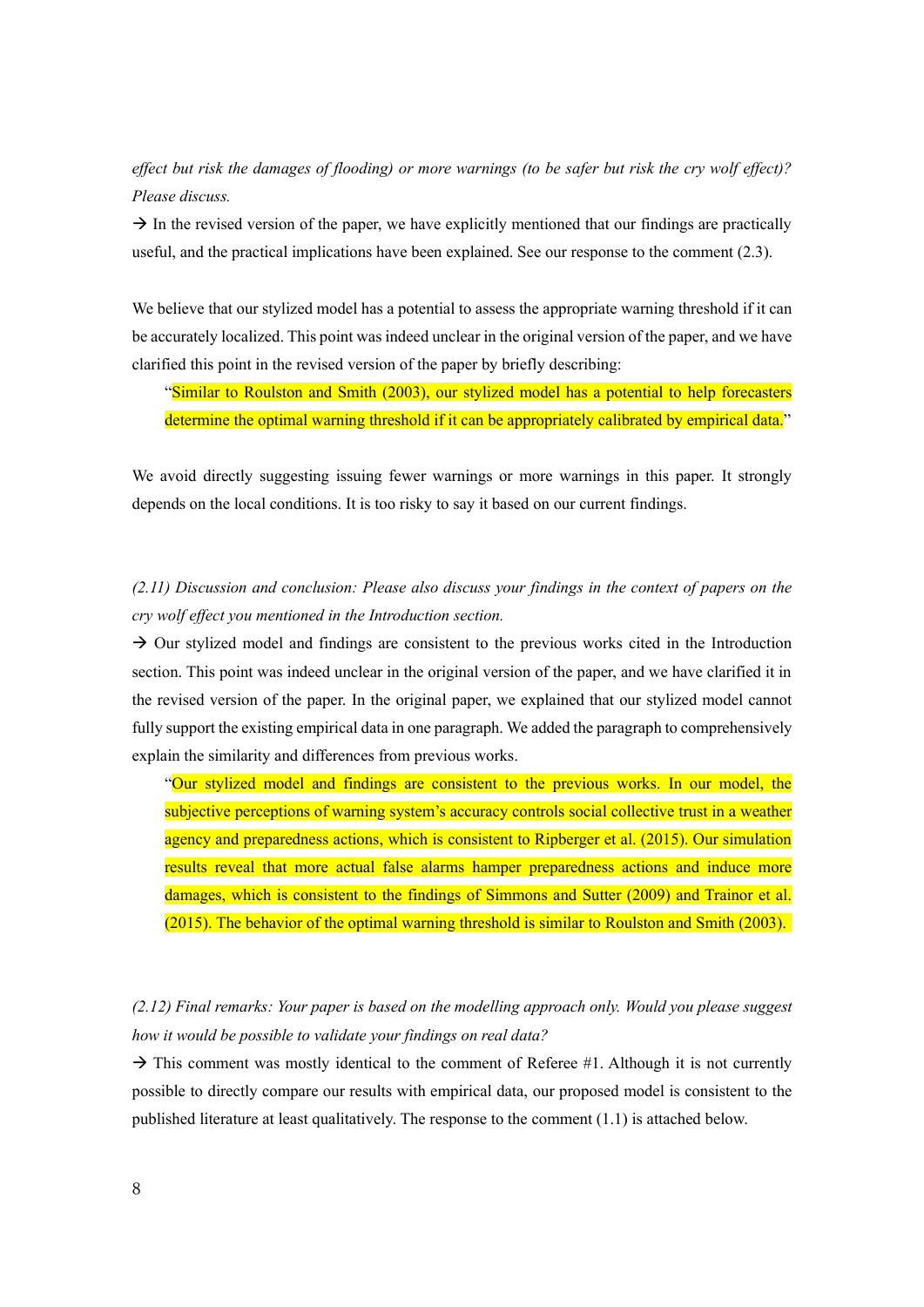*1.1) However, I believe a major limitation of the work is the lack of comparison between model results and data or empirical evidence. I appreciate that there may not be enough data available to actually compare the model results to data, but given this limitation I believe the model equations and parameter choices should be much better substantiated with evidence from the literature. In addition, one could, in a descriptive way, compare the results with findings in the literature related to the cry wolf effect rather than only compare the results to the results of another model. In the current state, the manuscript does not provide enough evidence for the model assumptions and their relevance. This means that it is impossible to draw any useful conclusions from the results of the analysis, since it is unclear how well the model represents reality.*

 $\rightarrow$  First, our model and findings are qualitatively consistent to empirical evidence found in previous works. This point has been clarified in the revised version of the paper. See also our responses to the comment of Referee #2 (2.11).

"Our stylized model and findings are consistent to the previous works. In our model, the subjective perceptions of warning system's accuracy controls social collective trust in a weather agency and preparedness actions, which is consistent to Ripberger et al. (2015). Our simulation results reveal that more actual false alarms hamper preparedness actions and induce more damages, which is consistent to the findings of Simmons and Sutter (2009) and Trainor et al. (2015). The behavior of the optimal warning threshold is similar to Roulston and Smith (2003)."

Second, the comparison between our SKK model and the GL model in Figure 2 actually shows that our SKK model is more consistent to the published literature at least qualitatively. Figure 2 indicates that in the original GL model, it is necessary to reduce the number of false alarms to minimize the total loss only when the cost of mitigation and protection actions responding to issued warning (C in equation 6) is large. On the other hand, the reduction of false alarms is always necessary to minimize the loss in the SKK model. We found that previous works revealed that this cost is negligibly small compared with the total loss of flood disasters. Based on the fact that the mitigation cost is negligible, and forecasters take care of reducing false alarms, our extension of the GL model improves the consistency of the simulation to reality. This point was indeed unclear in the original version of the paper. We have firstly mentioned that C is negligibly small according to the previous literature in the revised version of the paper.

"Note that this cost has been found to be negligibly small compared with avoidable damage. For instance, Schroter et al. (2008) showed that the cost C is approximately 2 % of avoidable damage. In previous works, this cost was often neglected (e.g., Pappenberger et al. 2015; Hallegatte 2012). Although Gironz Lopez et al (2017) assumed that there are non-negligible costs of mitigation and protection actions, we will discuss how differently their model and our newly

-----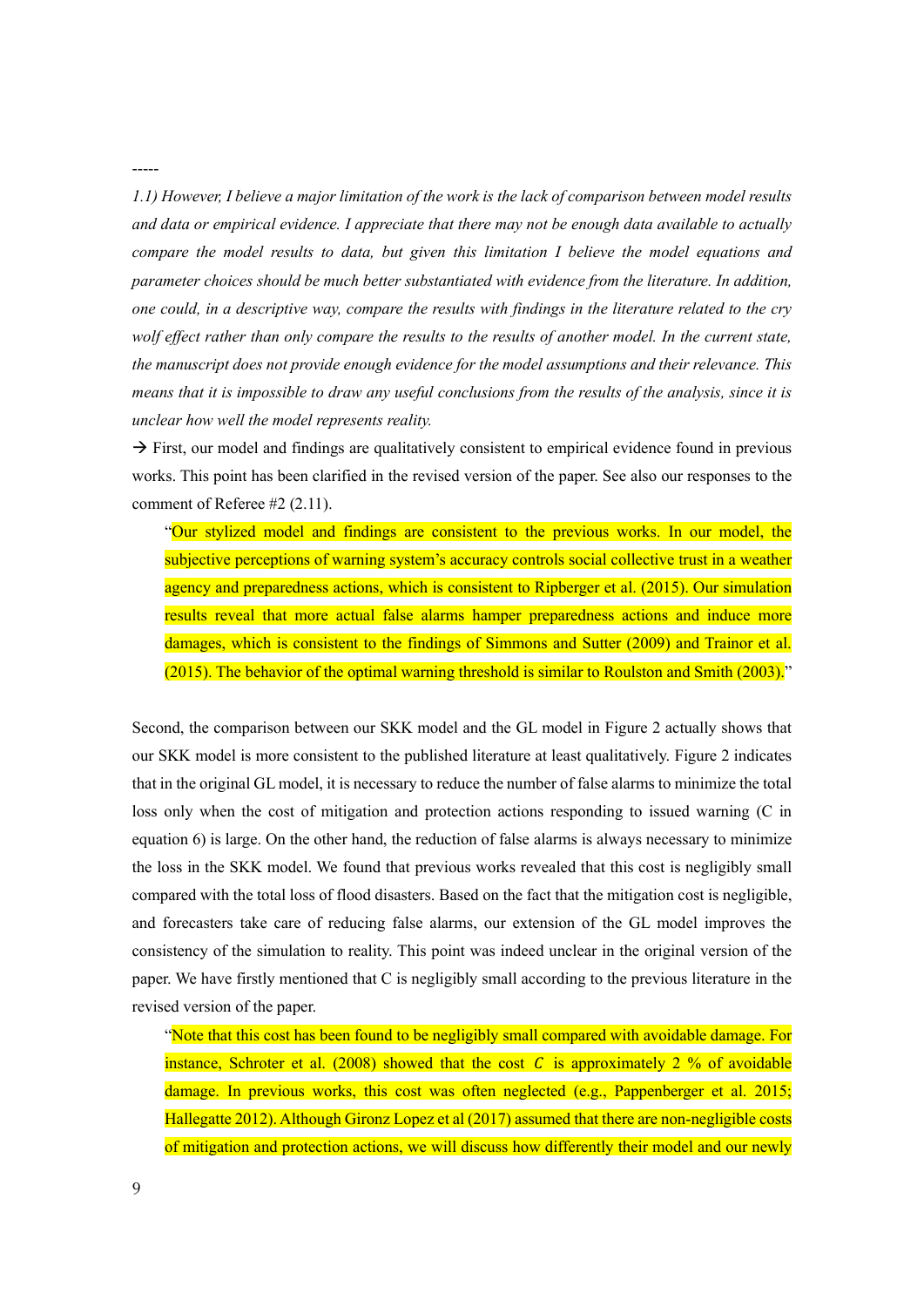|                                                                                              |        | proposed model works with no mitigation costs (i.e. $\eta = 0$ ) as well as the original settings of |           |  |      |
|----------------------------------------------------------------------------------------------|--------|------------------------------------------------------------------------------------------------------|-----------|--|------|
| Gironz Lopez et al (2017)."                                                                  |        |                                                                                                      |           |  |      |
|                                                                                              |        | "Pappenberger, F., Cloke, H. L., Parker, D. J., Wetterhall, F., Richardson, D. S., Thielen, J.: The  |           |  |      |
|                                                                                              |        | monetary benefit of early flood warnings in Europe. Environmental Science & Policy, 51, 278-         |           |  |      |
| 291, https://doi.org/10.1016/j.envsci.2015.04.016, 2015 <sup>'</sup> '                       |        |                                                                                                      |           |  |      |
| "Schroter, K., et al: Effectiveness and efficiency of early warning systems for flash-floods |        |                                                                                                      |           |  |      |
|                                                                                              |        | (EWASE). First CRUE ERA-Net Common Call – Effectiveness and efficiency of non-structural             |           |  |      |
| flood risk management measures, 132pp. available from www.crue-eranet.net, 2008"             |        |                                                                                                      |           |  |      |
|                                                                                              |        | "Hallegatte, S.: A cost effective solution to reduce disaster losses in developing countries Hydro-  |           |  |      |
|                                                                                              |        | meteorological services, early warning, and evaculation, The World Bank Policy Research              |           |  |      |
| <b>Working</b>                                                                               | Paper, | 6058.                                                                                                | available |  | from |
|                                                                                              |        | https://openknowledge.worldbank.org/bitstream/handle/10986/9359/WPS6058.pdf?s, 2012"                 |           |  |      |

Then, we have clarified that the SKK model can simulate the behavior of forecasters and the relationship between warning thresholds and total losses more realistically than the GL model in the results section of the revised paper.

"Note that the costs of mitigation and protection actions with  $\eta = 0.1$  in the experiment 2.3 is comparable to the flood damages. As discussed above, this high cost of mitigation and protection actions was not supported by previous works although Girons Lopez et al. (2017) used this parameter."

"Considering that the previous works indicated that the cast of mitigation and protection actions is negligibly small (i.e. it is realistic to assume  $\eta = 0$ ), the SKK model reproduces the relationship between warning thresholds and total losses more realistically than the GL model."

We also briefly mentioned this point in the discussion section of the revised paper.

"While the GL model realistically simulate the behavior of the optimal warning threshold only when unrealistically high costs of mitigation and protection actions are assumed, our stylized model needs no costs of mitigation and protection actions to realistically simulate the behavior of the optimal warning threshold. Our stylized model is more consistent to the previous works in which the costs of mitigation and protection actions responding warnings were found to be negligibly small (e.g., Schroter et al. 2008; Hallegatte 2012; Pappenberger et al. 2015)."

-----

One of the major obstacles for the validation of the model is the lack of data. Although the lack of data was mentioned in the original version of the paper, we did not explicitly say that the lack of data makes it difficult to validate the model. We have clarified this point in the revised version of the paper.